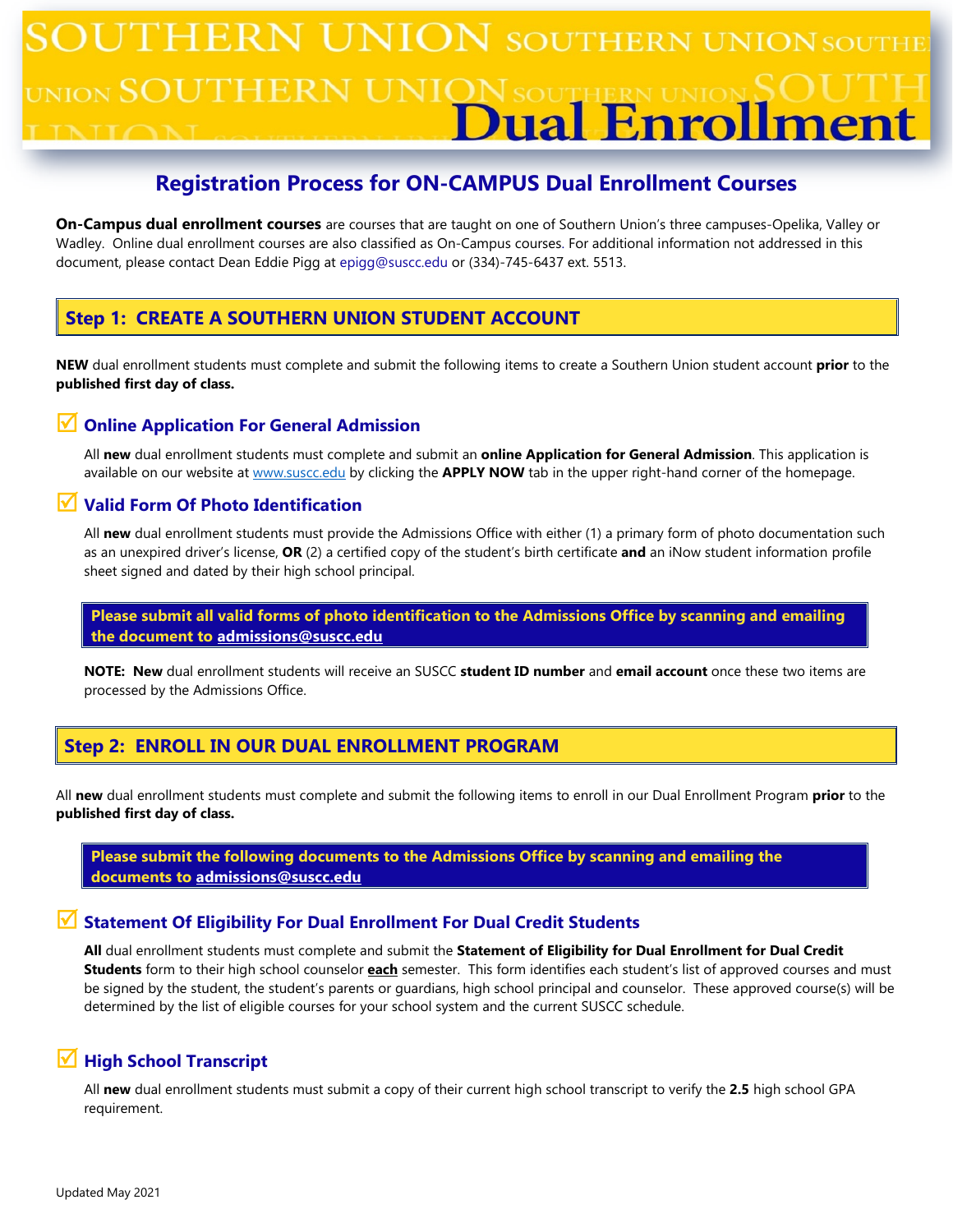### **Placement Test Scores (If Applicable)**

**Any** dual enrollment students wishing to enroll in academic courses such as college-level English, math or science courses must complete **ACT® College Entrance Exam** and/or the **Next-Generation ACCUPLACER® Placement Test**. Students in Career & Technical Education programs are not required to complete any placement tests unless they choose to concurrently enroll in an academic course that is required for their program.

#### **ACT® College Entrance Exam Criteria**

- **ACADEMIC students** who receive an **18 or higher ACT® English score** and/or a **20 or higher ACT® Math score** will be **exempt** from further placement testing in those subject areas.
- **HEALTH SCIENCES students** who receive a **17 or higher ACT® English score** and/or a **17 or higher ACT® Math score** will be **exempt** from further placement testing in those subject areas.
- **CAREER & TECHNICAL students** who wish to concurrently enroll in an academic course and receive an **18 or higher ACT® English score** and/or a **20 or higher ACT® Math score** will be **exempt** from further placement testing in those subject areas.

 **NOTE: Only ACT® College Entrance Exam scores submitted prior to the published first day of class will be considered for placement purposes.**

#### **Next-Generation ACCUPLACER® Placement Test Criteria**

- Students who do not meet the **ACT** criteria must successfully complete the WritePlacer and/or the Quantitative Reasoning, Algebra and Statistics section of the **Next-Generation ACCUPLACER® Placement Test** to determine their course placement. Students may choose to complete the **ACCUPLACER®** Placement Test in-person at any of our three campuses or remotely via ZOOM. To register to take the **ACCUPLACER®** Placement Test, visit our website and select the **Prospective Students** tab and choose the **Assessment Center** in the drop-down menu.
- Reviewing basic math and English concepts is helpful prior to taking the **Next-Generation ACCUPLACER® Placement Test**. For extra help, visit [https://accuplacerpractice.collegeboard.org/login.](https://accuplacerpractice.collegeboard.org/login)
- For more information, contact Robbie Whaley, Coordinator of Testing Services, at 334-745-6437 ext. 5416 or [rwhaley@suscc.edu.](mailto:rwhaley@suscc.edu)

# **STEP 3: REGISTER FOR CLASSES**

### **Register For Classes**

Once the Admissions Office has received and processed the required documentation listed in Step 2, dual enrollment students may visit our website at [www.suscc.edu](http://www.suscc.edu/) and select the **mySUSCC** portal to register for classes.

# **STEP 4: PAY TUITION AND FEES**

### **Academic Students**

Students registering for academic dual enrollment courses may visit our website a[t www.suscc.edu](http://www.suscc.edu/) and select the **mySUSCC** portal to pay tuition and fees online.

#### **NOTE: Failure to pay tuition and fees prior to Southern Union's first day of class will result in an additional \$25 late fee.**